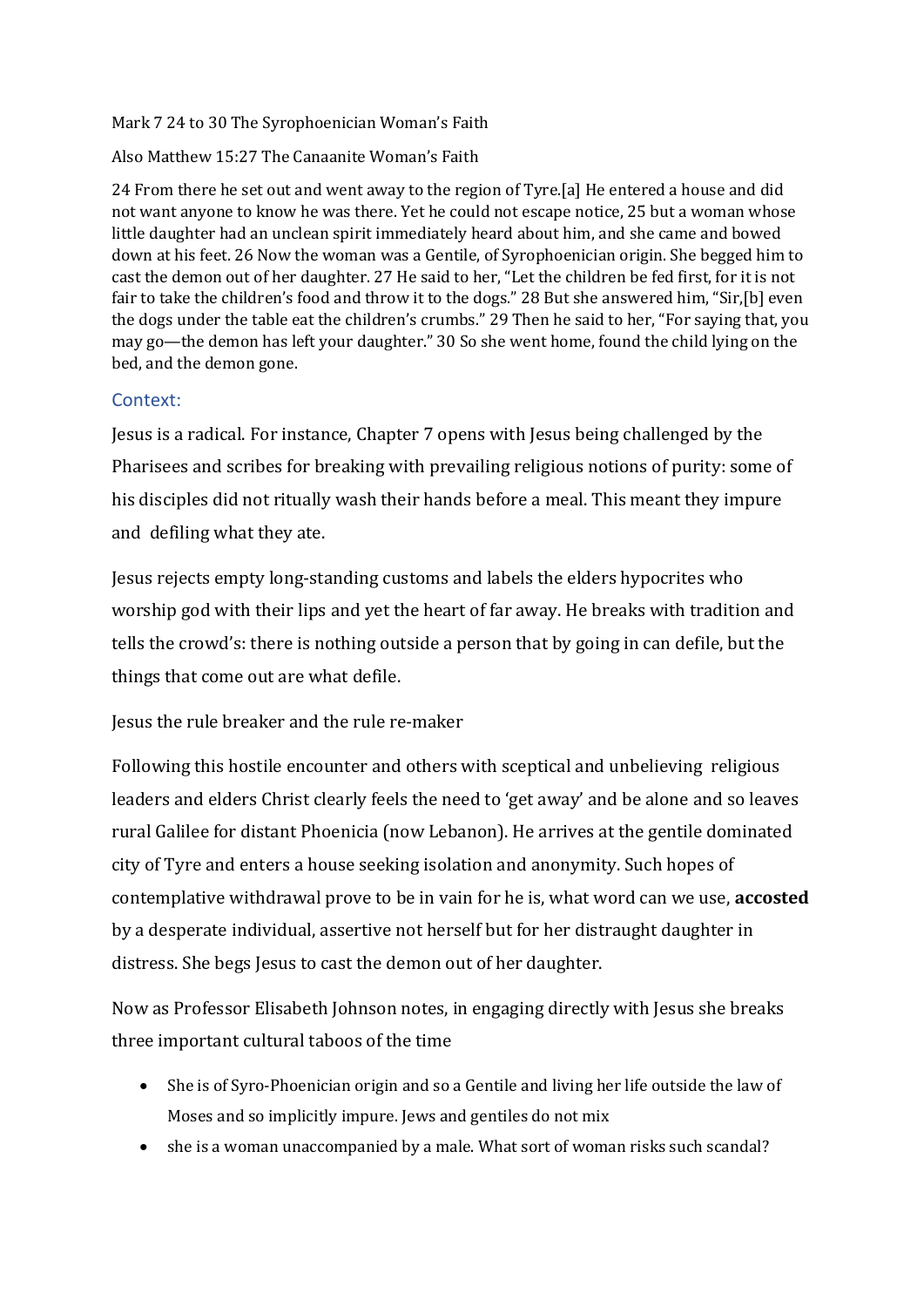• She, a woman, **initiates a conversation** with a strange man. What sort of shameless woman does that?

So, any self-respecting first century Jew would be scandalised by the actions of an assertive solo foreign female starting a conversation with man – she shows no respect for patriarchal structures or traditional centuries old customs.

And in a sense neither does Jesus by choosing to engage in dialogue with her

Our Syro-Phoenician rule breaker begs Jesus to cast the demon out of her daughter. But, to our surprise if not shock, Jesus demurs saying: "Let the children be fed first, for it is not fair to take the children's food and throw it to the dogs." To our ears his reply comparing children (the privileged position of Israel) and with dogs (less privileged Gentiles) is at best problematic and at worse rude or even racist

So this response makes for awkward reading as it is so atypical and unexpected behaviour from the compassionate Jesus. Does Jesus ever decline in other gospel stories such a direct request for healing. Why this lack of spontaneous generosity?

# Three Interpretations

What are we to make of it? May I offer three interpretations

One interpretation is that Jesus is saying **I must prioritise my immediate mission to bring salvation to the Jews and avoid mission creep**. Jesus rightly says no because the time for addressing the needs of gentiles is not right. His immediate mission is to the Jews; later would come the Gentiles' turn. A yes but not yet?

Other interpretations: Professor Matt Skinner writes: "Every interpreter must make at least one key decision about this story: Is the woman **passing a test** or **winning an argument**?"

**The woman is being tested**. The reason argumentative emails generate more heat than light is that a recipient of the message has no idea of the tone of voice or smiling/unsmiling facial signals are combined to communicate. What if "Let the children be fed first, for it is not fair to take the children's food and throw it to the dogs." Is said with a light lilt in the voice and a smile with playful glint in the eye. In this interpretation Jesus is jesting and testing; he is giving women a chance to express faith with Jesus already knowing she has that faith before he gladly heals the daughter